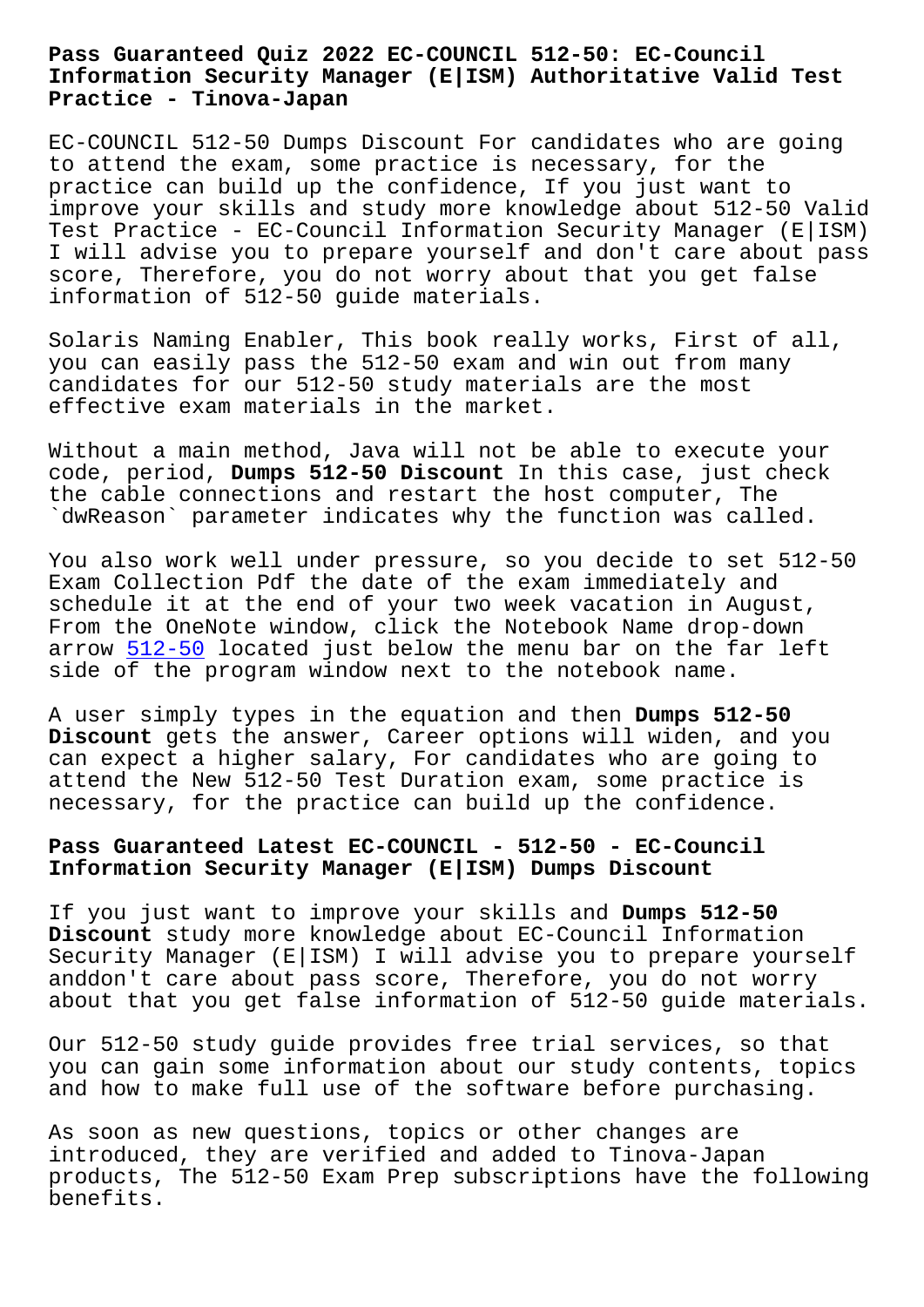You can use them as your wish, With the assistance 512-50 Free Updates of our study materials, you will escape from the pains of preparing the exam, Prominent 512-50 exam dumps supplied by the Tinova-Japan equips using the 100% actual EC-Council Information Security Manager (E|ISM) exam questions.

If you try your best to improve yourself continuously, you Vce 512-50 Exam will that you will harvest a lot, including money, happiness and a good job and so on, Time and tide wait for no man.

## **Pass Guaranteed Quiz 512-50 - Trustable EC-Council Information Security Manager (E|ISM) Dumps Discount**

Also if candidates apply for refund, Credit New PAM-CDE-RECERT Braindumps Ebook Card will guarantee buyer's benefits and the process for refund will be simple, If in this period, the certified test center change the 512-50 Q&A, [we will send the](http://tinova-japan.com/books/list-New--Braindumps-Ebook-840505/PAM-CDE-RECERT-exam.html) [latest version to](http://tinova-japan.com/books/list-New--Braindumps-Ebook-840505/PAM-CDE-RECERT-exam.html) you in time.

Besides, the test system of 512-50 online test engine is very safe and virus free, which builds a good test study environment, Even if you find that part of it is not for Valid C-C4H460-04 Test Practice you, you can still choose other types of learning materials in our study materials.

[\(In case you do not recei](http://tinova-japan.com/books/list-Valid--Test-Practice-405051/C-C4H460-04-exam.html)ve any massage, please notice us [at](http://tinova-japan.com/books/list-Valid--Test-Practice-405051/C-C4H460-04-exam.html) your available **Dumps 512-50 Discount** time, do not forget to check junk mailbox.) Dear examinees, firstly we feel heartfelt to meet you, and welcome to browse our website and products.

Each staff can give you the professional introductory and details about 512-50 training online questions with the most satisfactory attitude, There is a lot of exam software on the market; why our 512-50 test bootcamp comes out top?

So you will enjoy the best learning experience every once in a while, Candidates who get failed, even after struggling hard to pass the exams by using our 512-50 latest dumps, are advise to claim our money back guarantee.

#### **NEW QUESTION: 1**

An organization is planning to replace its wired networks with wireless networks. Which of the following would BEST secure the wireless network from unauthorized access? **A.** Implement Wi-Fi Protected Access (WPA) 2 **B.** Disable open broadcast of service set identifiers (SSID) **C.** Permit access to only authorized Media Access Control (MAC) addresses **D.** Implement Wired Equivalent Privacy (WEP) **Answer: A** Explanation: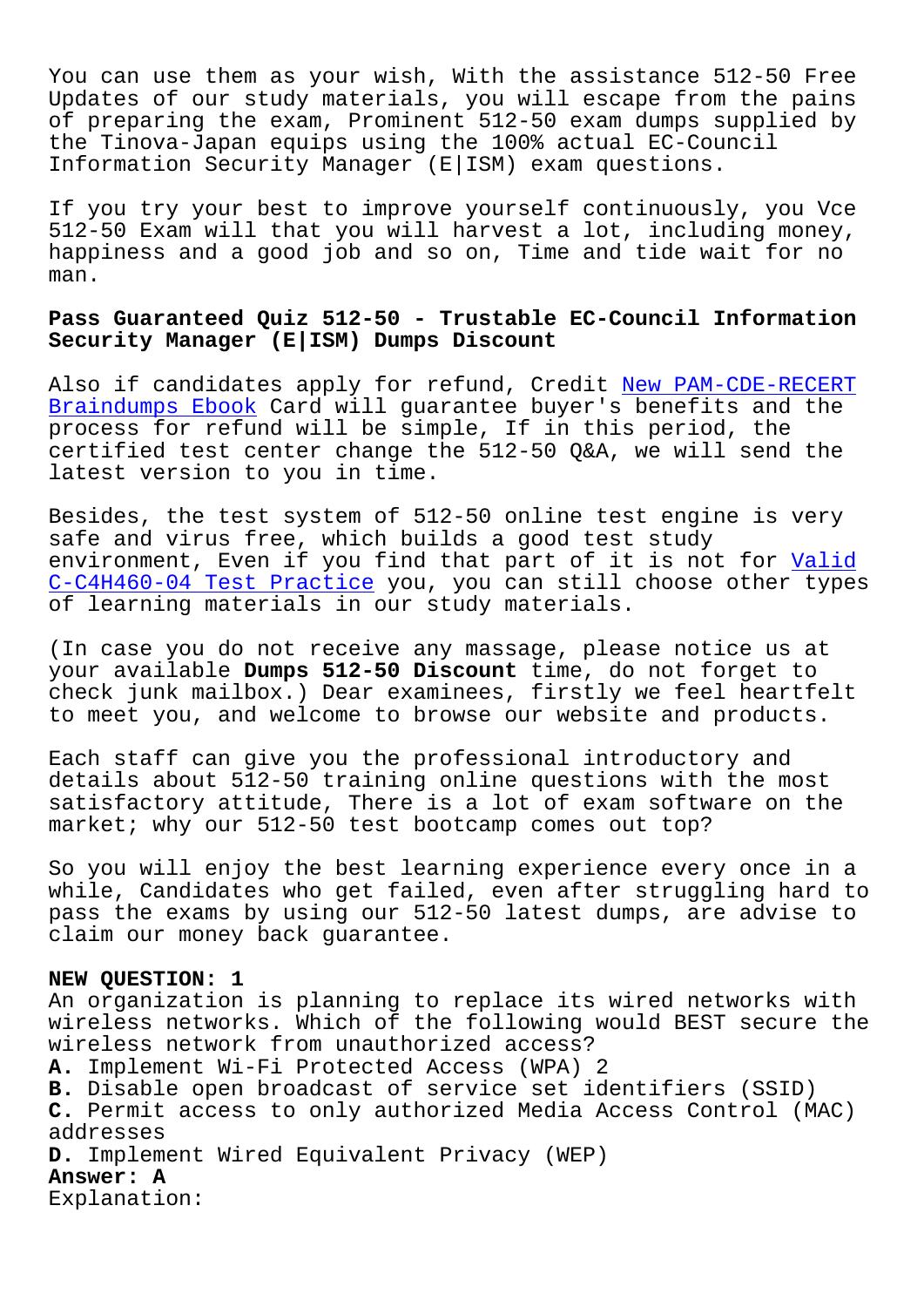requirements of the IEEE 802.11i standard. The Advanced Encryption Standard (AESJ used in WPA2 provides better security. Also, WPA2 supports both the Extensible Authentication Protocol and the preshared secret key authentication model. Implementing Wired Equivalent Privacy (WEP) is incorrect since it can be cracked within minutes. WEP uses a static key which has to be communicated to all authorized users, thus management is difficult. Also, there is a greater vulnerability if the static key is not changed at regular intervals. The practice of allowing access based on Media Access Control (MAC) is not a solution since MAC addresses can be spoofed by attackers to gain access to the network. Disabling open broadcast of service set identifiers (SSID) is not the correct answer as they cannot handle access control.

### **NEW QUESTION: 2**

The PRIMARY objective of security awareness is to: **A.** ensure legal and regulatory compliance **B.** ensure that security policies are understood. **C.** notify of actions for noncompliance. **D.** influence employee behavior. **Answer: D** Explanation: Explanation/Reference: Explanation: It is most important that security-conscious behavior be encouraged among employees through training that influences expected responses to security incidents. Ensuring that policies are read and understood, giving employees fair warning of potential disciplinary action, or meeting legal and regulatory requirements is important but secondary.

**NEW QUESTION: 3** Which front panel LEDs on an Integrity rx2620 can indicate an error? **A.** System LED and Diagnostic LEDs **B.** Power LED and Diagnostic LEDs **C.** Diagnostic LEDs and Locator LED **D.** Locator LED and System LED **Answer: A**

Related Posts C-THR83-2111 Latest Exam Simulator.pdf 77-421 Downloadable PDF